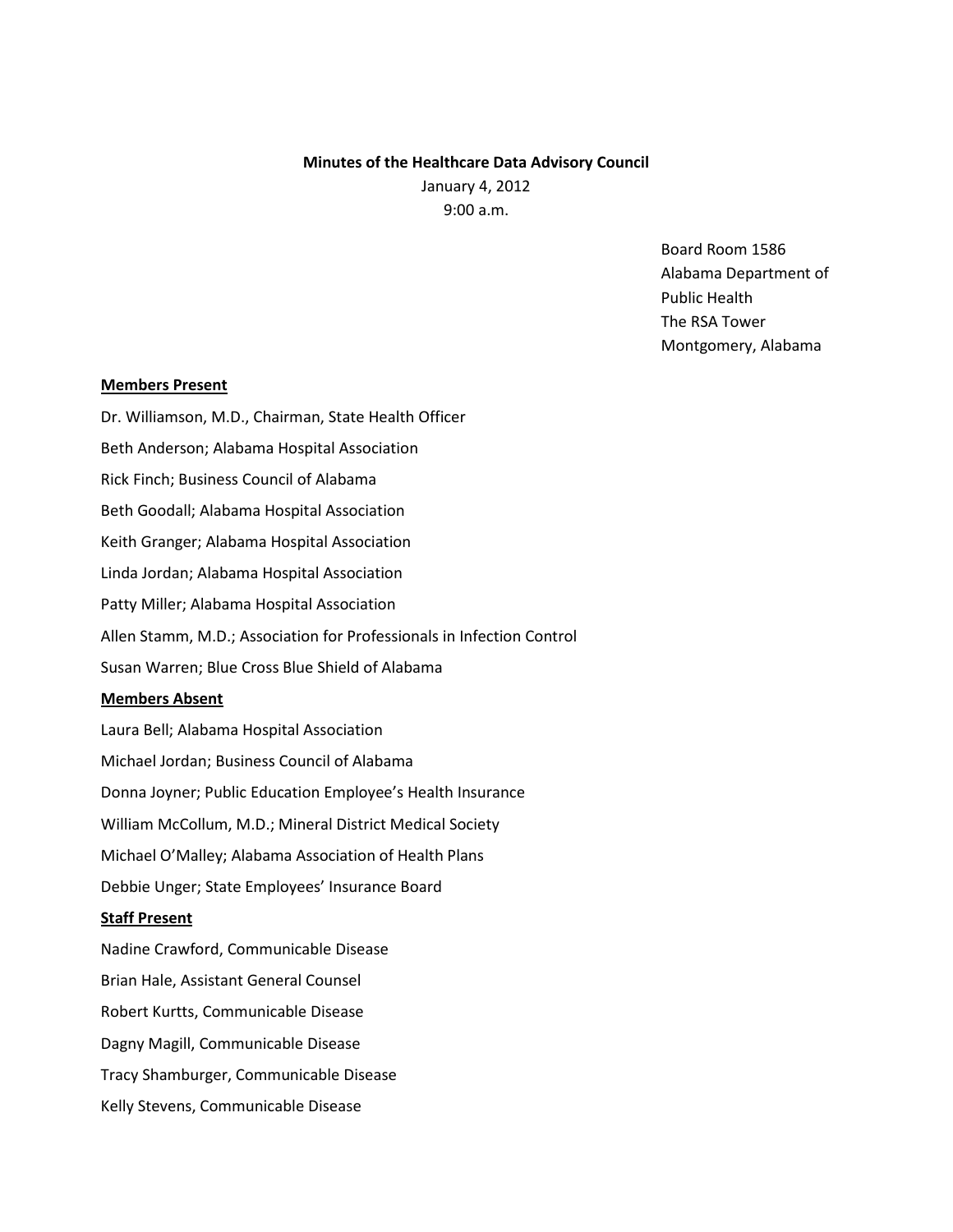# **CALL TO ORDER:**

The meeting of the Healthcare Data Advisory Council was called to order at 9:07 by Dr. Williamson. Roll call was taken. A quorum was present.

#### **CONSIDERATION OF MINUTES (EXHIBIT "A"):**

A motion to approve the minutes from October 12, 2011 and November 2, 2011 was made and seconded; the motion passed unanimously.

# **AMENDMENT TO THE RULES:**

The amendment to the rules will require healthcare facilities to report Catheter-Associated Urinary Tract Infections (CAUTI) from Mixed Acuity and Mixed Age/Mixed Acuity Wards if the facility cannot comply with reporting CAUTIs from General Medical, General Surgical, and General Medical/Surgical Wards. A public hearing was held on December 15, 2011 and no comments were received. The period for public comments ends on January 5, 2011. If no comments are received, ADPH will request the amendment be adopted by the State Committee of Public Health. If comments are received, they will be brought to the Council for response. A motion to approve the rule amendment was made and seconded; the motion passed unanimously.

#### **HAI PROGRAM ACTIVITIES:**

Kelly Stevens, Epidemiology Director, announced that Sharon Thompson retired. Ms. Stevens introduced Nadine Crawford, named the new HAI Coordinator for the State. Ms. Crawford has been with ADPH's Licensure and Certification for ten years, and prior to that, a charge nurse with a step down unit at Jackson Hospital. She has also previously taught nursing. Ms. Crawford will serve as the ADPH Infection Control Officer and State HAI Coordinator.

#### **Public Report Format**

The process to obtain focus groups to review and comment on the appropriateness of the layout and formatting for the annual report is underway. A Request for Proposals (RFP) will be sent out within the week.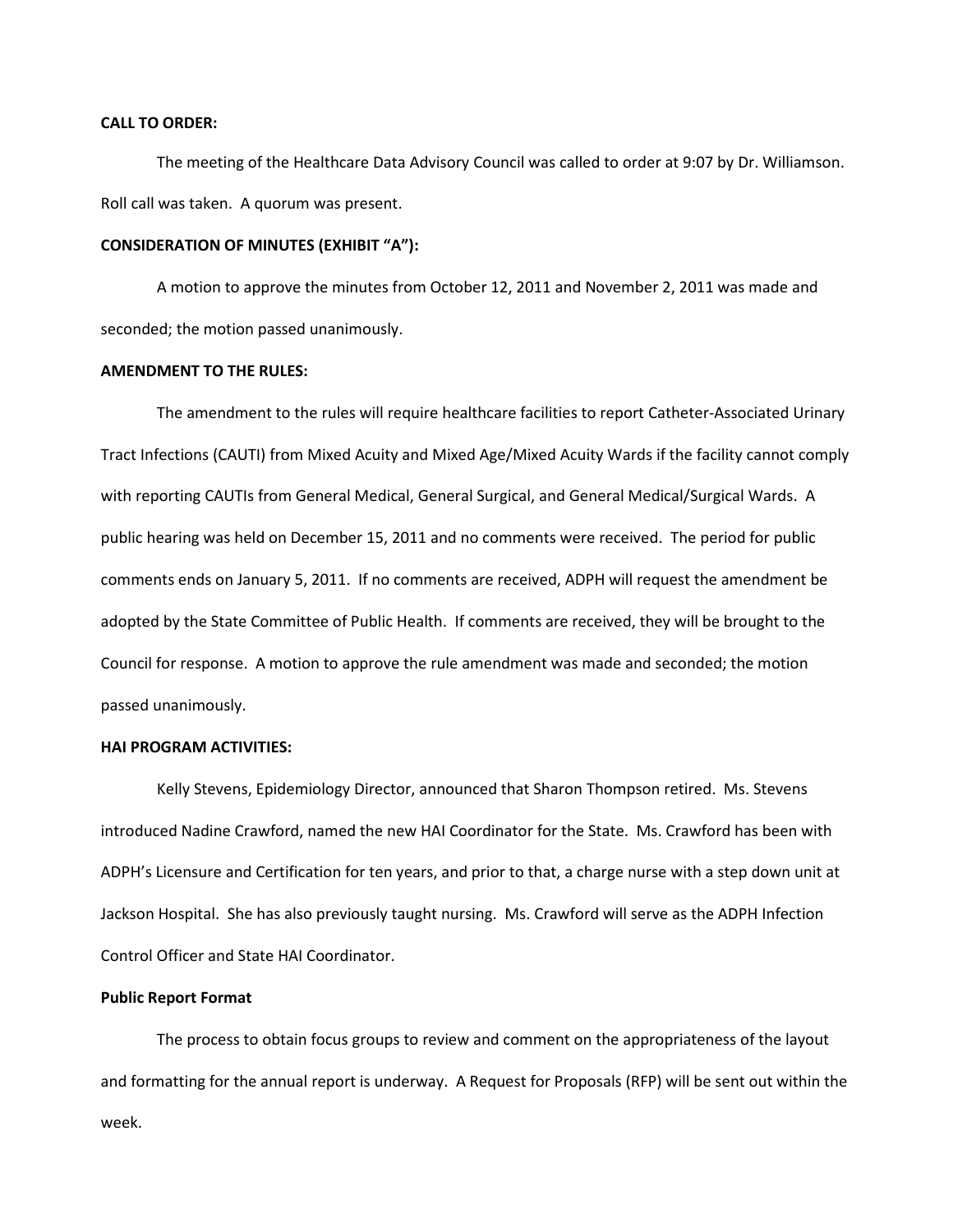#### **Hospital Facility Site Visits**

Tracy Shamburger, HAI Nurse Coordinator, provided an update on the validation visits with facilities involved in the mandatory HAI reporting. Focus has been on validation of CAUTI reporting due to the majority of facilities reporting these from at least one unit location. The objective was not to audit the facility but to provide education and an opportunity to update data. Validation has been underway since October 2011, and 31.33% of facility site visits have been completed. Visits included review of five inpatient medical records of positive lab results associated with a catheter-associated urinary tract infection, both reported to NHSN or not reported to NHSN. Findings from the validation visits include many facilities over-reporting infections. Many times the CAUTI does not meet NHSN reporting criteria due to the lack of signs or symptoms noted in the patient record. It was also found that nursing documentation tools are needed resources. One barrier in reporting accuracy was found to be the high turn-over rate of Infection Preventionists at hospitals, as well as many facilities only having one NHSN user. Ms. Shamburger also noted that some facilities had their locations described inaccurately. Variations in denominator data collection as well as reporting of UTIs in circumstances when the infectious organism is yeast, perhaps due to the non-speciation by the laboratories, is also a cause of reporting discrepancies.

The Council discussed the possible effect that a reduction in device days may have on the infection rate. The Council stressed the importance of appropriate narrative and verbiage in illustrating this and other issues when reporting infection rates in hospitals in public reports.

# **Post-Discharge Surveillance**

Ms. Shamburger addressed post-discharge surveillance noting that current literature suggests that 50% of surgical site infections occur after a patient has been discharged from the hospital. There may be a wide variation in the ability, process, and effort hospitals can devote to identifying post-discharge infections. The Council discussed consideration of excluding from the public report those infections identified via post-discharge surveillance, or including the post-discharge infections with mention of the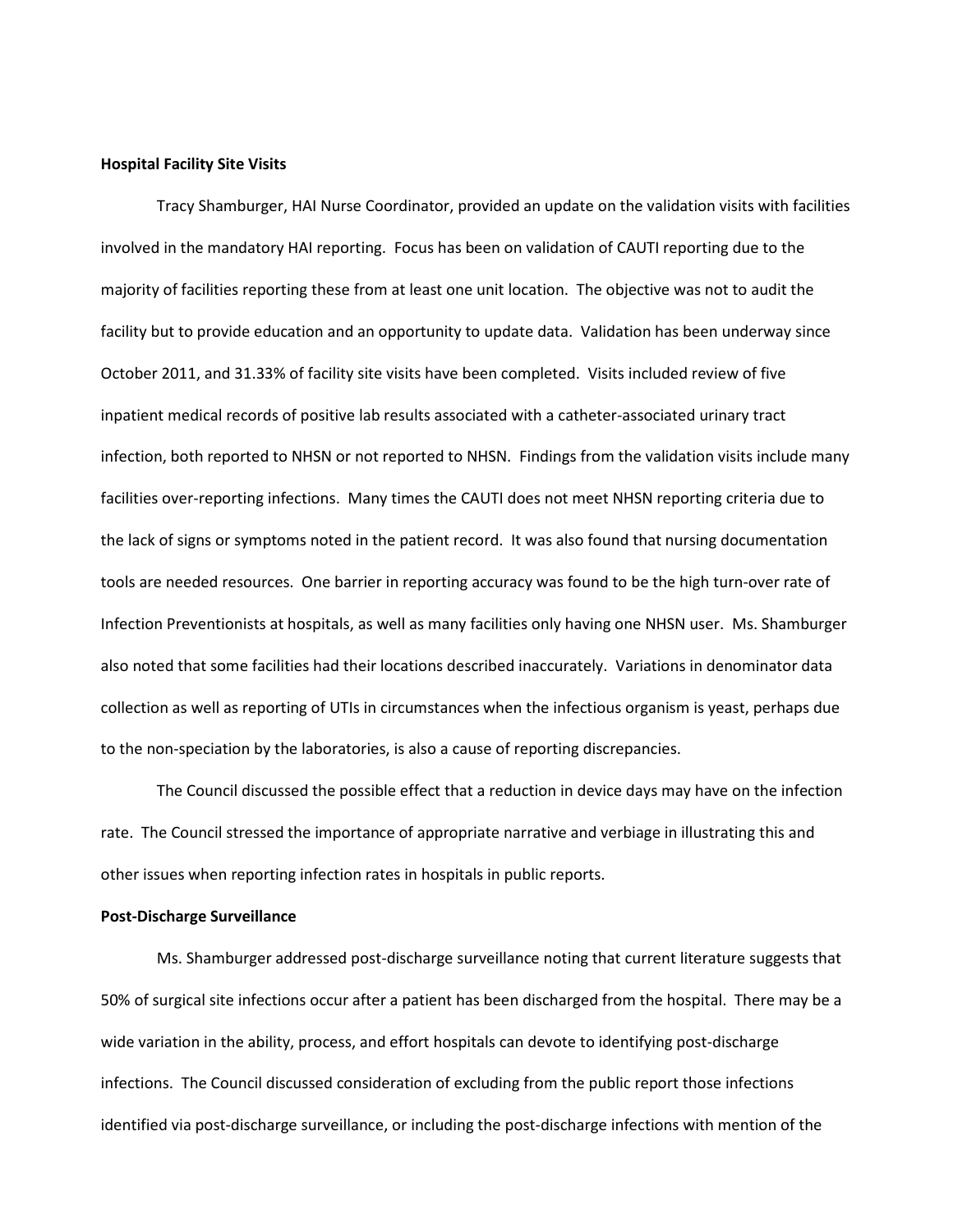facilities' post-discharge surveillance process. The Council theorized that there is the possibility that in discharging individuals quickly, infections may be increasing, and it would be beneficial to be able to identify this. The Council opined that facilities should be encouraged to invest time in post-discharge surveillance, and it may be of marketing value to identify this in the public report.

### **HAI Education and Awareness Campaign**

Kelly Stevens updated the Council on the HAI Education and Awareness Campaign. Ms. Stevens announced that ADPH received a funding extension for the completion of this project. HAI staff has been working with the Centers for Disease Control and Prevention (CDC) on creating educational material to distribute throughout the state and for other states to customize. Materials include patient pamphlets, flyers and posters for Infection Preventionists and healthcare personnel, and advertising in areas such as TV spots, or movie screens.

The Council discussed how to best inform the public of the availability of the final public report. To encourage individuals to view the report, Web links to the Alabama Hospital Association (AlaHA) and Blue Cross/Blue Shield of Alabama Web sites may be useful. Dr. Williamson mentioned having representatives from various partner organizations, the Governor, and media spotlight the report when it becomes available may help with the promotion.

# **National Healthcare Safety Network (NHSN) Training**

Carrie Rhodes, AlaHA, addressed current efforts to offer NHSN and HAI reporting training to facilities. NHSN Facility Administrator and Users for all facilities were originally trained, yet due to high turnover, many have expressed interest in tools for improving familiarity and proficiency in NHSN. The additional training will serve as a self-assessment for facilities to encourage higher standards. Assessments will have tests and a confirmation certificate for those who complete the training. Once the assessments have been finalized, the links will be made available on the ADPH Web site. HAI staff will maintain a list of those who complete the training.